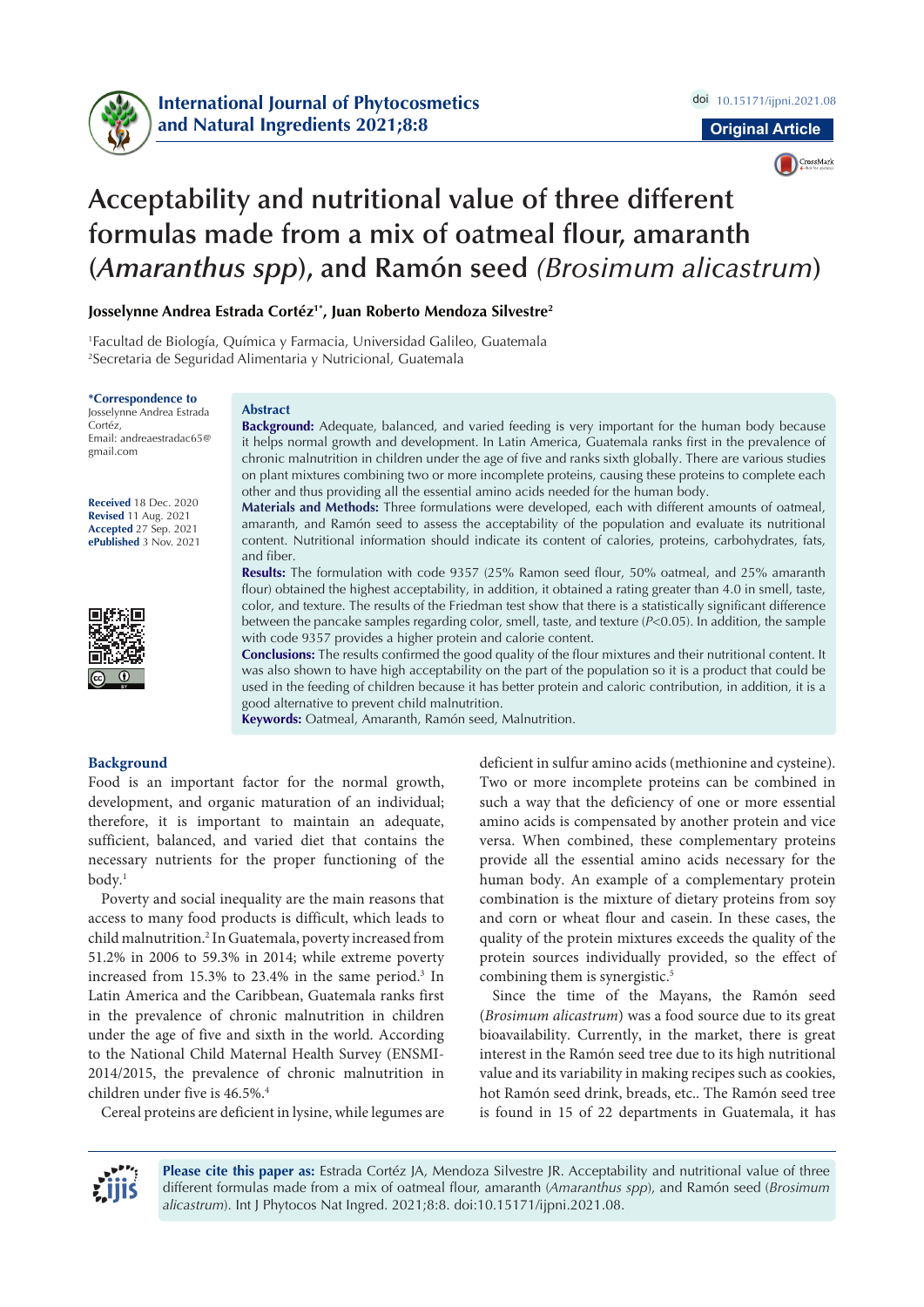high nutritional content such as protein, 17 amino acids, iron, calcium, vitamins B and C, etc, which allows a new alternative for rural communities since it is a high protein food.6

Analysis of the proximal composition of amaranth seed flours shows that the protein content varies between 13 and 18%, fat is 6.3 to 8.1%, fiber is between 2.2 and 5.8% and ash content is 2.8 to 4.4%.7 Ramon seed flour contains 11% protein, 1.5% fat, and 70% carbohydrates.<sup>8</sup> Oatmeal contains 100 grams, 11.7% protein, 7.1% lipids, 59.8% carbohydrates, and 361 calories.<sup>9</sup>

# **Materials and Methods**

# *Development of Formulations*

Three different formulations of flour mixtures were developed, 60% Ramón seed, 20% oatmeal and 20% amaranth flour (7379), 50% Ramón seed, 25% oatmeal and 25% flour amaranth (4597), 25% Ramón seed, 50% oatmeal and 25% amaranth flour (9357). Raw materials such as sugar, milk, eggs, cinnamon powder, and baking powder were also used, and the formulations were made into pancakes.

# *Type of Study*

This research constituted a descriptive and cross-sectional study, which was carried out to establish the acceptability and nutritional value of three different formulas of pancake flour made from mixtures of oatmeal, amaranth, and Ramón seed.

# *Sensory Analysis*

The sensory analysis was performed using a 5-point hedonic test, the meaning of the 5-point scale is as follows: value 1: I extremely dislike it, value 2: I dislike it moderately, value 3: I do not like it or dislike it, value 4: I like it moderately and value 5: I extremely like it. The formulations were evaluated in terms of color, odor, taste, and texture. The samples previously coded were presented in an orderly manner to each sensory judge for their tasting.

### *Nutritional Value*

The nutritional value was calculated with a rule of three, in which the grams used of the different types of flour (oats, amaranth, and Ramón seed) were multiplied by the number of calories, proteins, carbohydrates, or fats that indicates the table of food composition for each type of food. This result was divided by 100 g of food since the number of macronutrients in the food composition table is provided by 100 g of the food. Finally, the sum of each of the macronutrients provided by oatmeal, amaranth, and Ramón seed was made to obtain the nutritional value of each of the three formulas ([Table 1](#page-2-0)). The Food Composition Table of Peru and the investigation called: The inclusion of Brosimum alicastrum (Ramón seed) is a case study by Alfonso Larqué Saavedra, June 2014.

### *Statistical Analysis*

The Friedman test was used to analyze the results of the sensory analysis. Statistical analysis was performed with a confidence level of 95% using the Minitab 15 program.

# **Results and Discussion**

The pancakes made with three flours were evaluated by 50 potential consumers regarding color, odor, taste, and texture, for this purpose 5-point hedonic scales were used; value 1 means: «I extremely dislike it» and value 5 means: «I extremely like it».

The flour formulation of code 9357 had the highest acceptability (83.6%), while pancakes made with the flour formulation of code 7379 had the lowest acceptability (67.7%) [\(Figure](#page-1-0) 1). In addition, the pancake sample with code 9537 had a score greater than 4.0 in the four sensory attributes (color, smell, taste, and texture) ([Figure](#page-1-1) 2). The higher acceptance percentage of the sample 9357 may be due to the balance in consistency and flavor because it has a lower proportion of Ramón seed and a higher content of oatmeal, making it more palatable by providing better texture and balance in the sweetness since sample 7379

<span id="page-1-0"></span>



<span id="page-1-1"></span>

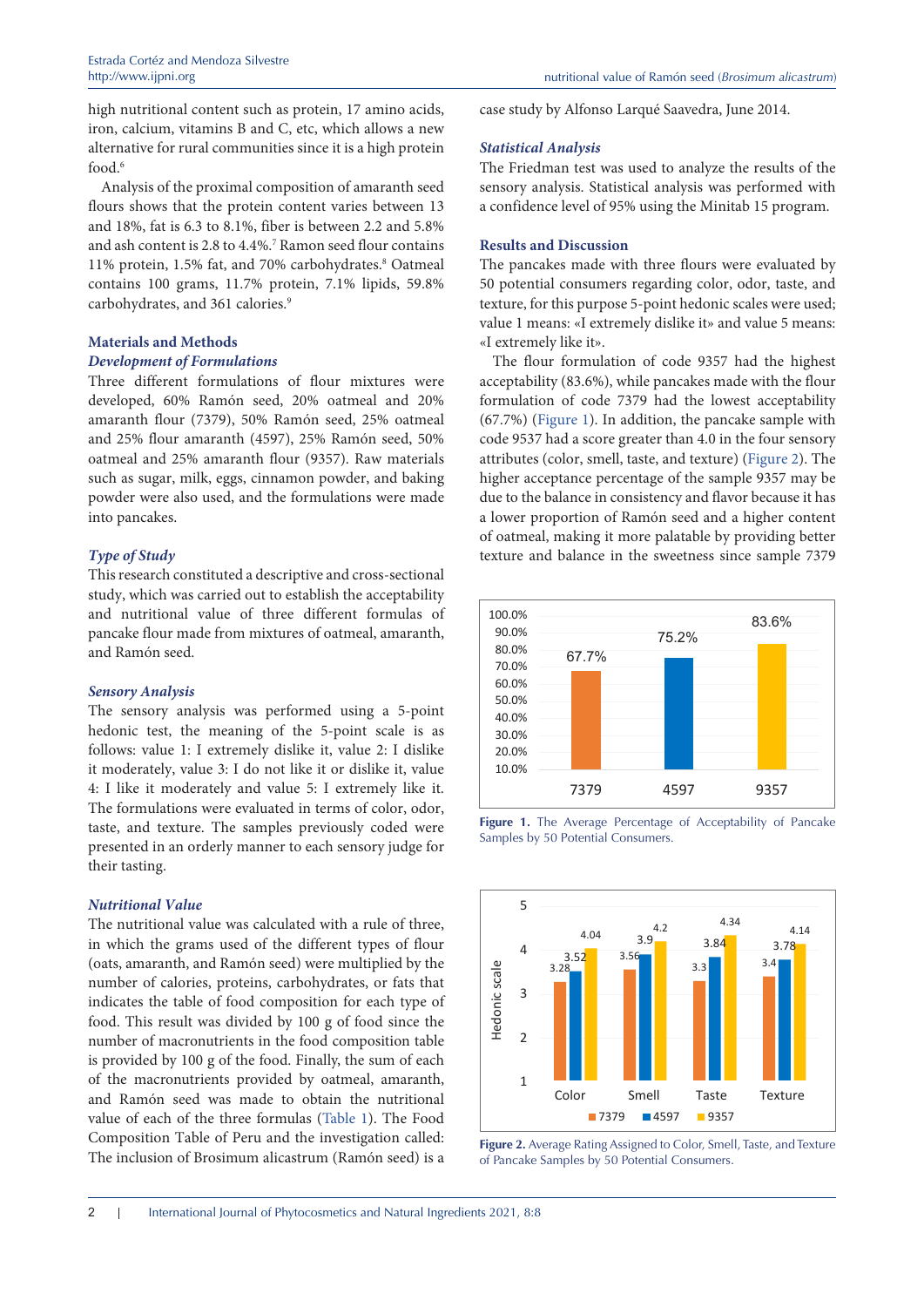<span id="page-2-0"></span>

| Table 1. Nutritional Composition in 100 Grams and 40 Grams of Ramón Seed, Amaranth, and Oats |  |  |  |
|----------------------------------------------------------------------------------------------|--|--|--|
|----------------------------------------------------------------------------------------------|--|--|--|

| <b>Description of Sample</b>    | <b>Nutrient</b>   | Nutritional Value Per 100 g | Nutritional Value Per Serving (40 g) |  |
|---------------------------------|-------------------|-----------------------------|--------------------------------------|--|
|                                 | Calories (kcal)   | 342                         | 137                                  |  |
| Sample 7379                     | Total Fat $(g)$   | 4.3                         | 1.72                                 |  |
| 60:20:20 (Ramón seed: amaranth: | Carbohydrates (g) | 67.18                       | 26.87                                |  |
| oatmeal flour)                  | Fiber $(g)$       | 11.92                       | 4.77                                 |  |
|                                 | Protein (g)       | 12.2                        | 4.88                                 |  |
|                                 | Calories (kcal)   | 348                         | 139                                  |  |
| Sample 4597                     | Total Fat $(g)$   | 5                           | $\overline{2}$                       |  |
| 50:25:25 (Ramón seed: amaranth: | Carbohydrates (g) | 67                          | 26.8                                 |  |
| oatmeal flour)                  | Fiber $(g)$       | 11.17                       | 4.47                                 |  |
|                                 | Protein (g)       | 12.4                        | 4.96                                 |  |
|                                 | Calories (kcal)   | 370                         | 148                                  |  |
| Sample 9357                     | Total Fat $(g)$   | 6.9                         | 2.76                                 |  |
| 25:25:50 (Ramón seed: amaranth: | Carbohydrates (g) | 66.43                       | 26.57                                |  |
| oatmeal flour)                  | Fiber $(g)$       | 9.07                        | 3.63                                 |  |
|                                 | Protein (g)       | 13.22                       | 5.28                                 |  |

obtained the lowest acceptability and presented a slightly bitter taste due to its higher content of Ramón seed.

The results of the Friedman test show that there is a statistically significant difference between the pancake samples with the codes 7379, 4597, and 9357, regarding color, smell, taste, and texture  $(P<0.05)$  [\(Table](#page-2-0) 2).

The composition of the food table is an ideal tool to obtain the nutritional value of selected preparations. However, it is worth mentioning that it contains a margin of error because the nutritional content depends on the climate and soil where the product is grown, the degree of maturity at the time of harvest or use, and the variety grown (vegetables or derivatives). Also, the nutritional content varies if the product is raw, the way it was prepared, and the changes it undergoes during storage, because of this the values stated in the composition food table are approximations to the current content.<sup>10</sup>

Due to the restrictions established by the President of the Republic for the COVID-19 pandemic, the bromatology test was not carried out in a laboratory.

#### **Conclusions**

According to the results obtained, the pancakes made with the flour formulation that has the code 9357 (25 g of Ramón seed, 25 g of amaranth, and 50 g of oats) had the highest acceptability (83.6%); the best acceptability regarding color, smell, taste, and texture (*P*<0.05), which provides higher protein and calorie content. It also has the lowest total and unit cost which is why it was determined that it is accessible to the population since the ingredients used are available in the country.

**Competing Interests** 

None.

**Table 2.** Results of the Friedman Test on the Sensory Characteristic of Color, Smell, Taste, and Texture Carried out by 50 Potential Consumers

| <b>Treatment</b> | N   | <b>Medium</b>  | <b>Sum of Ratings</b> | Gl             | P Value |
|------------------|-----|----------------|-----------------------|----------------|---------|
| <b>Attribute</b> |     |                | Color                 |                |         |
| Sample 7379      | 50  | 3.666          | 84.0                  | 2              | 0.003   |
| Sample 4597      | 50  | 3.833          | 98                    |                |         |
| Sample 9357      | 50  | 4.000          | 118.0                 |                |         |
| Total            | 150 |                |                       |                |         |
| <b>Attribute</b> |     |                | <b>Smell</b>          |                |         |
| Sample 7379      | 50  | 3.666          | 84                    | $\overline{2}$ | 0.003   |
| Sample 4597      | 50  | $\overline{4}$ | 98                    |                |         |
| Sample 9357      | 50  | 4.333          | 118                   |                |         |
| Total            | 150 |                |                       |                |         |
| <b>Attribute</b> |     |                | <b>Taste</b>          |                |         |
| Sample 7379      | 50  | 3.333          | 76.5                  | $\overline{2}$ | 0.000   |
| Sample 4597      | 50  | 3.666          | 101                   |                |         |
| Sample 9357      | 50  | $\overline{4}$ | 122.5                 |                |         |
| Total            | 150 |                |                       |                |         |
| <b>Attribute</b> |     |                | <b>Texture</b>        |                |         |
| Sample 7379      | 50  | 3.666          | 81.5                  | $\overline{2}$ | 0.002   |
| Sample 4597      | 50  | $\overline{4}$ | 101                   |                |         |
| Sample 9357      | 50  | 4.333          | 117.5                 |                |         |
| Total            | 150 |                |                       |                |         |

## **References**

1. Tarbal A, Abrams S, Garcia M, et al. Guide to healthy and balanced infant feeding. Solving doubts, breaking myths, and clarifying concepts. Barcelona: Faros Sant Joan de Deu; 2016.